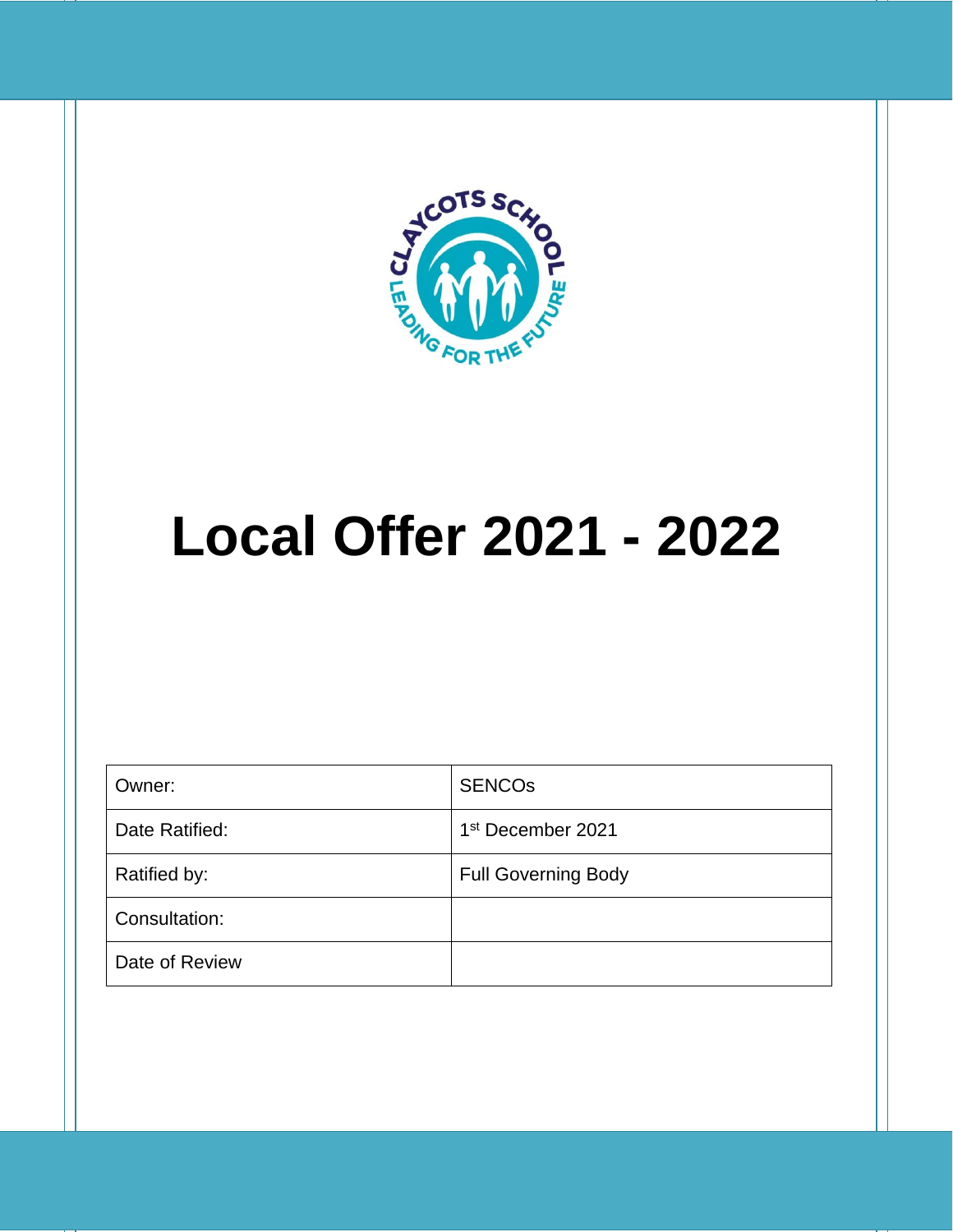

| <b>Contents</b>                                                                                                 |                         |
|-----------------------------------------------------------------------------------------------------------------|-------------------------|
| Aims<br>$1_{-}$                                                                                                 | 3                       |
| $\mathfrak{D}$ .<br>Introduction                                                                                | 3                       |
| <b>Linked Policies</b><br>3                                                                                     | 3                       |
| Teaching and Learning<br>4.                                                                                     | 4                       |
| Identifying and Assessing SEND<br>5.                                                                            | $\overline{\mathbf{4}}$ |
| Involving Parents/Carers and Children and Young People (CYP) in Planning and<br>6.<br><b>Reviewing Progress</b> | 5                       |
| Measuring Children's Progress<br>7.                                                                             | 6                       |
| <b>Additional Support</b><br>8.                                                                                 | 6                       |
| <b>Extra Activities</b><br>9.                                                                                   | 7                       |
| 10. Meeting the Emotional Needs of CYP with SEND                                                                | 7                       |
| 11. Keeping Up to Date with Knowledge and Skills                                                                | 8                       |
| 12. Transitions                                                                                                 | 8                       |
| 13. Helpful Contacts                                                                                            | 9                       |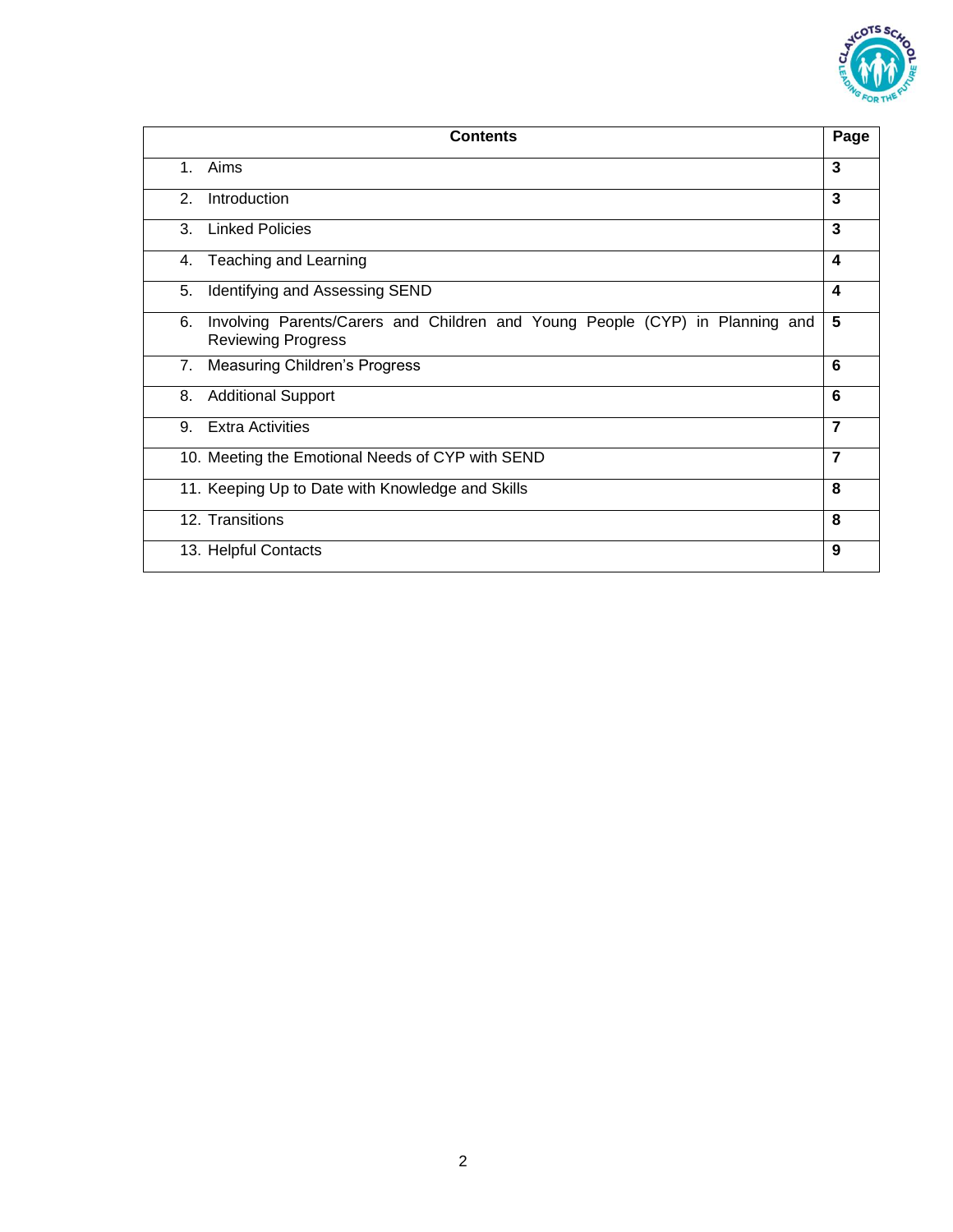

## **Aims**

The aim of Claycots' Local Offer is to share how the school identifies and supports children with Special Educational Needs (SEND).

## **Introduction**

Claycots is a thriving primary school with over 1750 pupils aged 3 – 11 years. Claycots is situated on two campuses; Britwell and Town Hall. Both campuses aim to provide a nurturing and inspiring education for pupils from Nursery to Year 6. Both sites are continuing to develop to meet the needs of the communities we serve.

We are a very culturally rich, diverse and inclusive school that strives to support all children to enable them to make the best possible progress and achieve their full potential. To accomplish these aims, we offer a broad and balanced curriculum with high quality teaching. We ensure that pupils with additional needs are identified early and support them through structured teaching, different learning approaches and access to all aspects of school life. We work with a range of professionals and provide strategies and interventions to make sure that all children receive the support they need to be inspired to strive to be the best that they can be.

Town Hall campus is a large open plan campus built over three floors. Intervention areas are in open shared spaces. There is one lift to access all floors and an accessible toilet on each floor. Britwell is a much larger site, all on one level and with large open areas. Intervention areas are in open shared spaces and dedicated areas for targeted children.

#### **Linked Policies**

Claycots' SEND Policy is available on our website [http://www.claycots.com](http://www.claycots.com/)

Alternatively, a hard copy is available upon request at our school office. All other related policies/documentation can also be found by selecting the Key Document tab after clicking on the link above.

Other documentation available on our website that will be particularly relevant in relation to SEND is:

- Accessibility Plan and Policy
- Attendance of Pupils with Additional Needs
- Complaints Policy and Procedure
- Equality Objectives
- Positive Behaviour & Anti-Bullying Policy
- Safeguarding and Child Protection Policy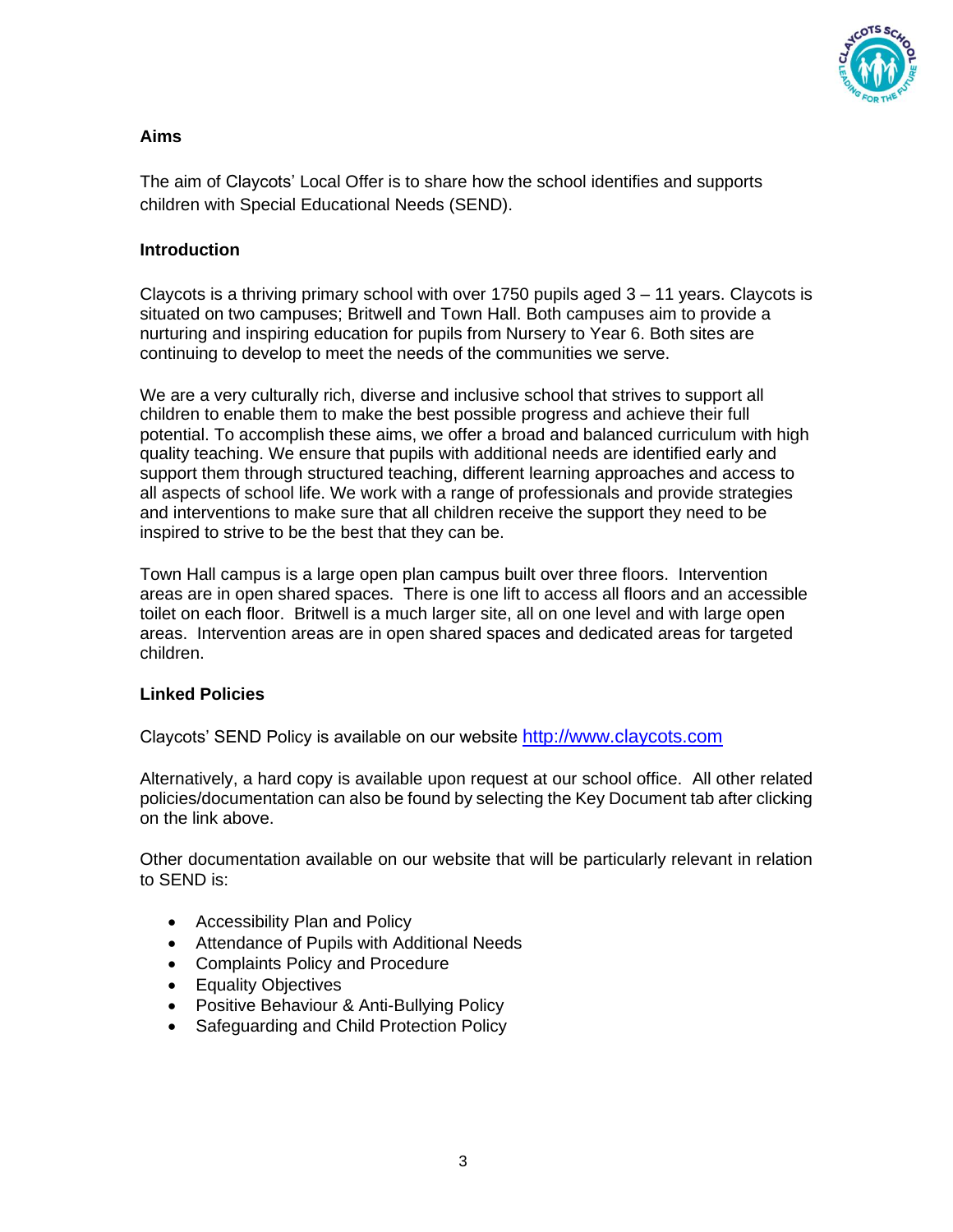

# **Teaching and Learning**

## **1. How will the teaching be adapted for my child with SEND?**

Pupils in the first instance are supported through Quality First Teaching within their year group. Teachers plan lessons according to the specific needs of all groups of children within their class, and will ensure that your child's needs are met.

Alongside this, teachers:

- Create specific resources and strategies will be used to support your child individually and in groups.
- Adapt planning on a daily basis if needed to meet your child's learning needs
- Use a range of teaching and learning strategies to support your child's learning
- Where appropriate, use Educational Health Care Plans (EHCP) or Individual Education Plan (IEP) targets to inform planning and to close gaps in learning
- Where appropriate, use external professional recommendations to support learning
- Will effectively deploy themselves and additional adults to ensure every child's needs are met

#### **Identifying and Assessing SEND**

#### **1. How will the school know if my child needs additional help and how will the school share information with me?**

We may find that a child needs additional help if concerns are raised by a parent/carer, by the child's teacher, or by the child. We may also be alerted to the needs of a child by liaising with a pupil's previous setting or school.

Regular analysis of children's progress data by senior leaders means that we quickly pick up if a child in any age group is making limited progress. We follow a process of Assess, Plan, Do, Review (APDR) to ensure we have provided suitable and robust support for pupils.

Sometimes, other professionals, for example, in Health or an Early Years setting, may notify the school of any concerns.

Parents can approach their child's class teacher at any time if they are worried about their child. They are kept informed at all stages in the process of identification and assessment of needs. Parents are invited to contact the SENCO and participate in discussions of support planned for their child. Parents can obtain advice on how to help at home with any particular aspect of parenting through the Family Support Team.

If appropriate, further assessments may involve a specialist such as the allocated Educational Psychologist or Speech and Language Therapist.

#### **2. How can teachers raise a concern?**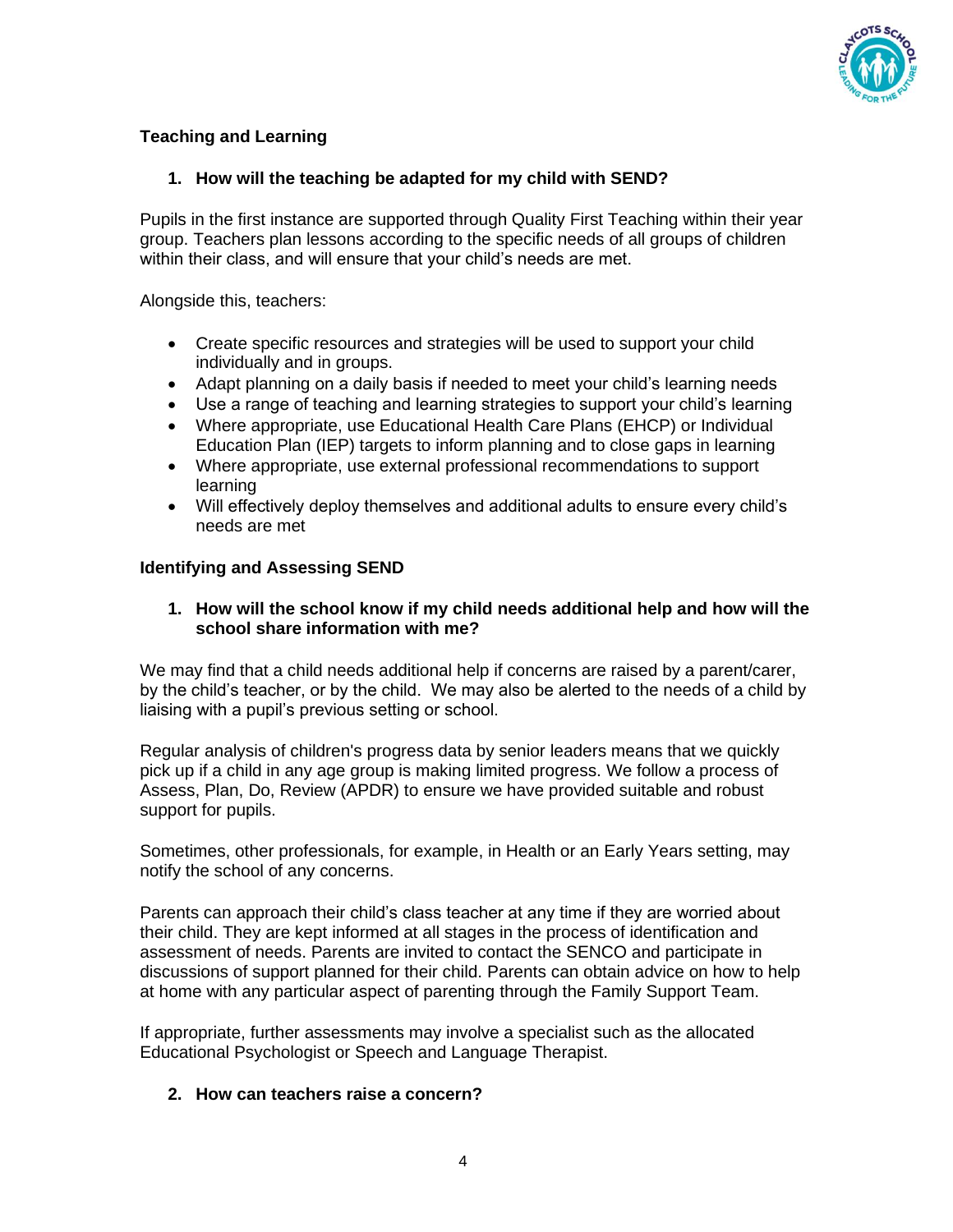

At Claycots, we have an internal referral form for staff to complete if they have concerns about a child. The referral form covers all four areas of need and includes asking for the views of the parents/carers and the child. Staff are encouraged to implement a range of strategies as part of the APDR process.

#### **Involving Parents/Carers and Children and Young People (CYP) in Planning and Reviewing Progress**

#### 1. **How will the school involve me as a parent and my child in meeting our SEND needs and in general school life?**

Claycots School strongly believe that parents and children should be involved in all aspects of school life and we take pride in how we communicate with stakeholders.

- The class teacher will implement any required strategies and oversee, plan, work and set targets with each child with special needs in their class to ensure that progress in every area is made. These will be regularly reviewed.
- We will inform you if we think your child has additional needs and needs support from small group interventions.
- At parent's evenings and at other times teachers will work with parents to set and review targets to support your child. This will include a termly call or meeting to discuss Individual Education Plans, and targets that are set and then reviewed each term.
- Parents can request to speak with the SENCO at any time by calling the school office.
- Some small group interventions may be used to support children to progress. These may be run by a teacher or teaching assistant. Your child's class teacher should tell you if this is happening.
- Parents can access advice on how to support learning at home at any time from the class teacher or Year Leader, responsible for your child's year group or a member of the Inclusion Team.
- Regular contact between home and school, e.g. home/ school communications, phone calls, emails, meetings.
- Individual pupil/ teacher conversations.
- Pastoral Support Plan (PSP) meetings and/or TAC (Team around the child meetings).
- Annual Review meetings for pupils with an EHCP.
- SEND focused coffee mornings.
- Family Support Worker dedicated to support families.
- We will investigate any concerns raised. This may be accomplished in a variety of ways such as class observations, discussions with the pupil, parents and staff, tests and assessments.
- Involve parents and children in transition meetings and/or activities.

#### **Measuring Children's Progress**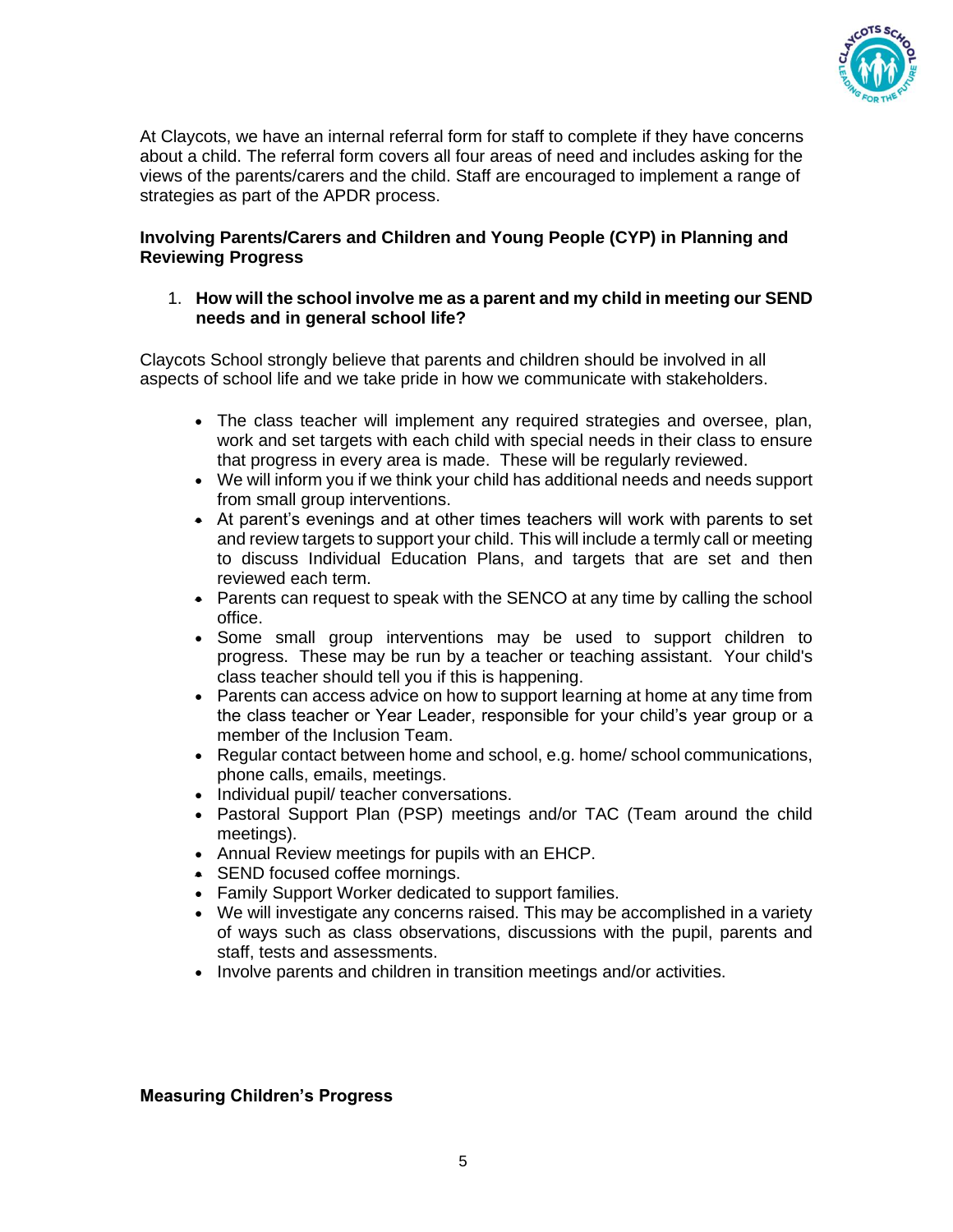

# **1. How does the school monitor progress?**

Pupil Progress Meetings are in place to track and monitor interventions pupils receive. Teachers regularly meet with Senior Leaders to discuss progress of children and will flag up any children they are worried about to the SENCO.

The class teacher considers each child's targets and records these on an individual education plan (IEP). We measure progress using summative and formative assessment and review pupil's Individual Education Plan targets termly.

#### **2. How will the school know how well my child is doing and how will they inform me about this?**

The class teacher has responsibility for ensuring that every child makes progress. They are parents first point of contact to discuss a child's progress.

We may use a home/school communication such as calls or meetings to keep parents/carers informed and also to receive their comments and questions.

IEP targets are shared with parents/carers ahead of new targets being introduced in class. This gives parents and carers the opportunity to discuss these and be involved with their childs learning.

Parent's evenings are utilised to share information about pupils, their wellbeing and attainment/progress. This is also an opportunity to review progress with IEP targets.

We work closely with external professionals and parents to implement strategies and review the impact. All reports that school receives will be shared with parents and carers.

#### **Additional Support**

#### **1. What different types of support are available to children with SEND?**

At Claycots we aim to identify children who may be having difficulties as early as possible and provide a graduated response to supporting our pupils with additional needs. We are aware of our statutory duties as specified in the SEND Code of Practice 2015, and the Children and Families Act, 2014

All pupils should receive quality first teaching and support from their class teacher. If children are receiving good quality teaching and differentiated learning opportunities, then they may not need any additional support.

If children do not progress quickly enough despite quality first teaching and differentiated learning, then Claycots may also provide small group learning or specific interventions. The intervention groups are tailored to the specific needs of the children and are monitored closely for effectiveness.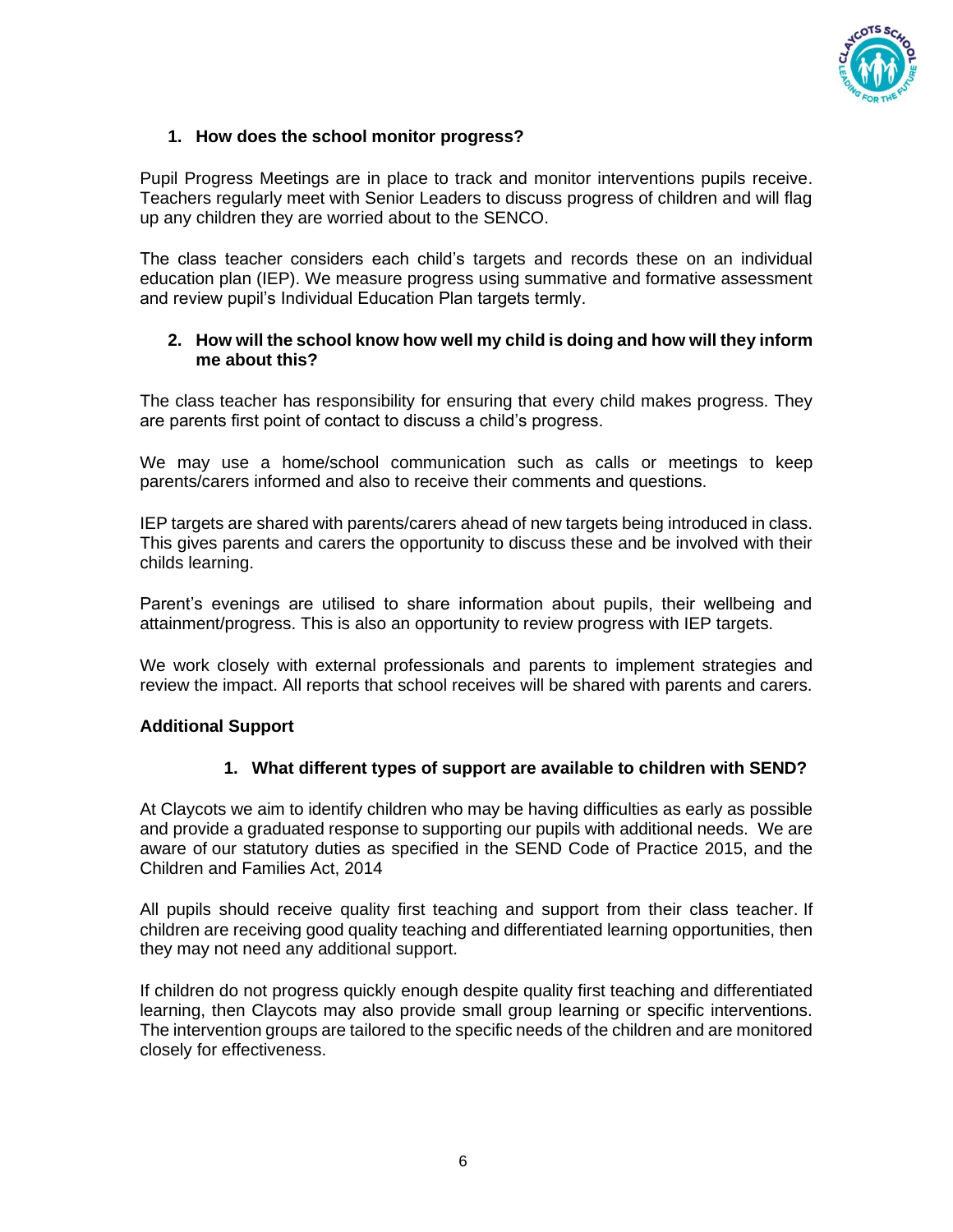

For children with emotional or behavioural difficulties the school will support them through targeted interventions. We have Learning Mentors to provide specific support in this area.

If children have complex needs or difficulties or have not progressed despite support in school, Claycots may need to seek additional advice and support from other professionals such as:

- Speech Therapist
- Occupational Therapist
- Physiotherapist
- CAMHS
- Educational Psychologist
- Littledown School behaviour outreach service
- Specialist advisory teachers for moderate learning difficulties, ASD pupils or pupils with a hearing or vision impairment

Sometimes children need more support than can be provided by school without additional funding from the Local Authority. At these times the SENCO, working with parents/carers and other professionals, will make an application for Statutory Assessment to ask the Local Authority to consider issuing an Education Health and Care Plan for the child.

Parents also have the right to ask the Local Authority for a Statutory Assessment in their own right. SENDIASS in Slough will support with this.

#### **Extra Activities**

Usually, Claycots offers a range of extracurricular activities and clubs, which are subject to change from time to time. In addition to this, all pupils usually take part in planned educational visits in their year groups.

Special arrangements are made on an individual basis to support the access for children with SEND to clubs and educational visits.

# **Meeting the Emotional Needs of CYP with SEND**

As a school, we acknowledge the importance of mental health and the impact it can have on learning. There are Mental Health First Aid trained members of staff on each campus to support the wellbeing of pupils. Pupils' emotional needs are discussed regularly within the Inclusion team. As part of the school's new positive behaviour strategy, class teachers have been trained to build positive relationships with pupils and have been provided strategies such as the Zones of Regulation to support with emotional needs.

In addition, we also ensure that:

- The curriculum and provision underpin the social and emotional wellbeing of the pupils at Claycots
- Consistent Approach Plans (CAP) or Pastoral Support Plans support children with their individual needs.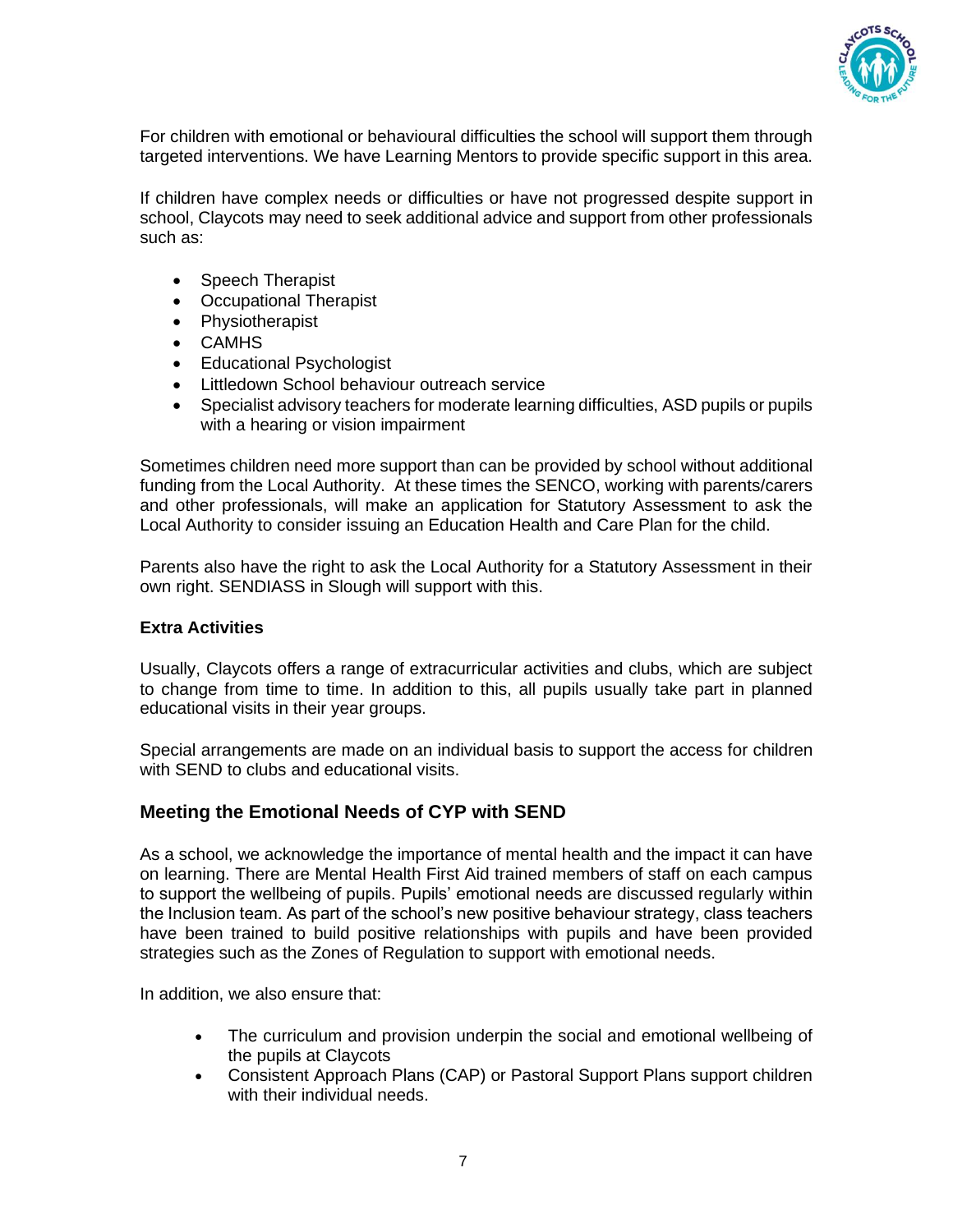

- Positive handling plans (PHPs), Risk Assessments and PEEPS (Personal Emergency Evacuation Plans) are drawn up to support individual pupils when appropriate.
- Social, Moral, Cultural, Spiritual activities are planned for within each subject.
- PSHE is taught throughout the whole school.
- In addition to this achievement and success is regularly celebrated in class, during school assemblies and in the form of certificates, recognition boards, house points.
- The SENCO and Inclusion Team work with class teachers to support the emotional needs of children.
- Children with emotional needs and their families are also supported via the Inclusion Team. A member of the Inclusion Team will support children and/or their family to access services. This support may be provided by a member of the school staff or through referring the child and family to the appropriate support - internally or externally.

# **Keeping Up to Date with Knowledge and Skills**

#### **1. Have any staff received specialist training in SEND?**

Miss Squires and Mrs Burgess are qualified SENCOs. Both have experience of teaching mainstream children with SEN and disabilities and support staff throughout the school with strategies and advice.

Training for staff is provided based on the current needs of the children, for example individual training has been given to staff supporting children with Speech and Language Therapy, Occupational Therapy or Physiotherapy.

#### **Transitions**

#### **1. How will the school support my child to change classes and/or move on to a new school when they reach the appropriate stage(s)?**

Careful consideration is given to preparing pupils with SEND for transition at all stages through the following ways:

- Initial contact is made with the setting previously attended and with the parents as soon as we are notified that a pupil is transferring into our school to discuss transitions and any related concerns
- The SENCO may observe a pupil in their school/setting prior to them taking up a place at Claycots to make sure the school is appropriately equipped to manage the pupil's SEN needs
- When pupils are changing classes or moving to another school, teachers liaise with each other and with parents/carers; sharing information and preparing the pupil well in advance of the move. Social Stories and transition books are used to support this process if pupils are likely to struggle with these transitions
- In Year 5, the transfer options are explained to parents/carers and they have the opportunity to visit secondary schools before deciding and expressing a preference